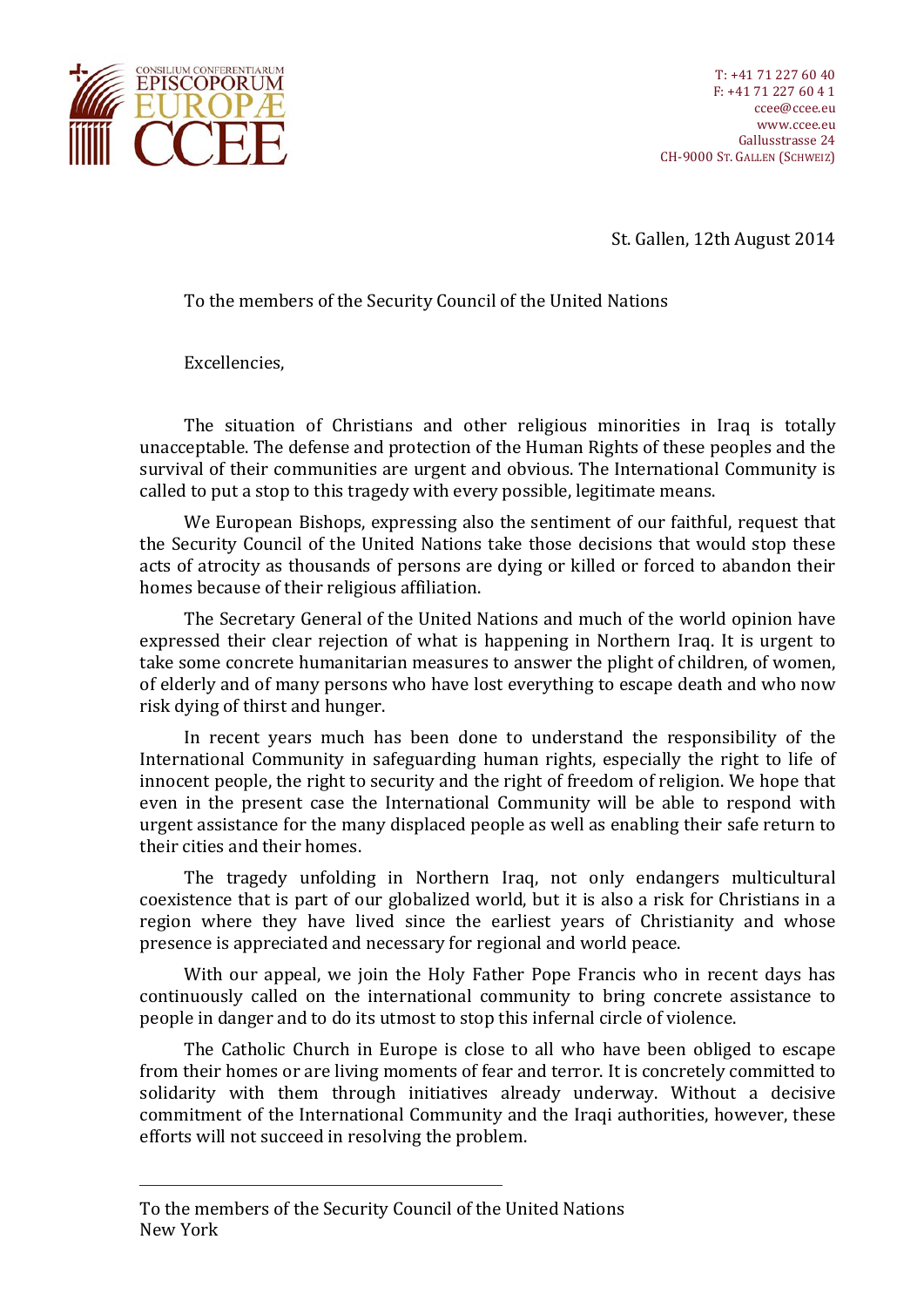Let us hope that the Security Council of the United Nations, whose purpose is to ensure international peace and security and to promote human rights, may be unwavering in its determination to reach this goal. We ask you, therefore, to act with the necessary urgency for these, and all victims of war and violence, that are suffering and awaiting the solidarity of the world.

Yours faithfully,

+ Peter Card, Erch

Cardinal **Péter ERDÖ**, of Hungary and President of CCEE

Jugilo Caid. Baguano

President of the Bishops' Conference President of the Bishops' Conference Cardinal **Angelo BAGNASCO**, of Italy and Vice-President of CCEE

Cardinal **Reinhard MARX**, President of the Bishops' Conference of the **Germany** President of the COMECE

Cardinal **Seán BRADY,** President of the Bishops' Conference of **Ireland**

Cardinal **Dominik DUKA,** President of the Bishops' Conference of **Cech Republic**

Cardinal **Willem EIJK**, President of the Bishops' Conference of the **Netherlands**

Cardinal **Vincent NICHOLS**, President of the Bishops' Conference of **England and Wales**

Cardinal **Christoph SCHÖNBORN,** President of the Bishops' Conference of **Austria**

Beatitude **Sviatoslav SHEVCHUK,** Major Archbishop of the **Ukrainian Greek Catholic Church**

Patriarch **Manuel CLEMENTE**, President of the Bishops' Conference of **Portugal**

Exarch **Christo PROYKOV,** President of the Bishops' Conference of **Bulgary**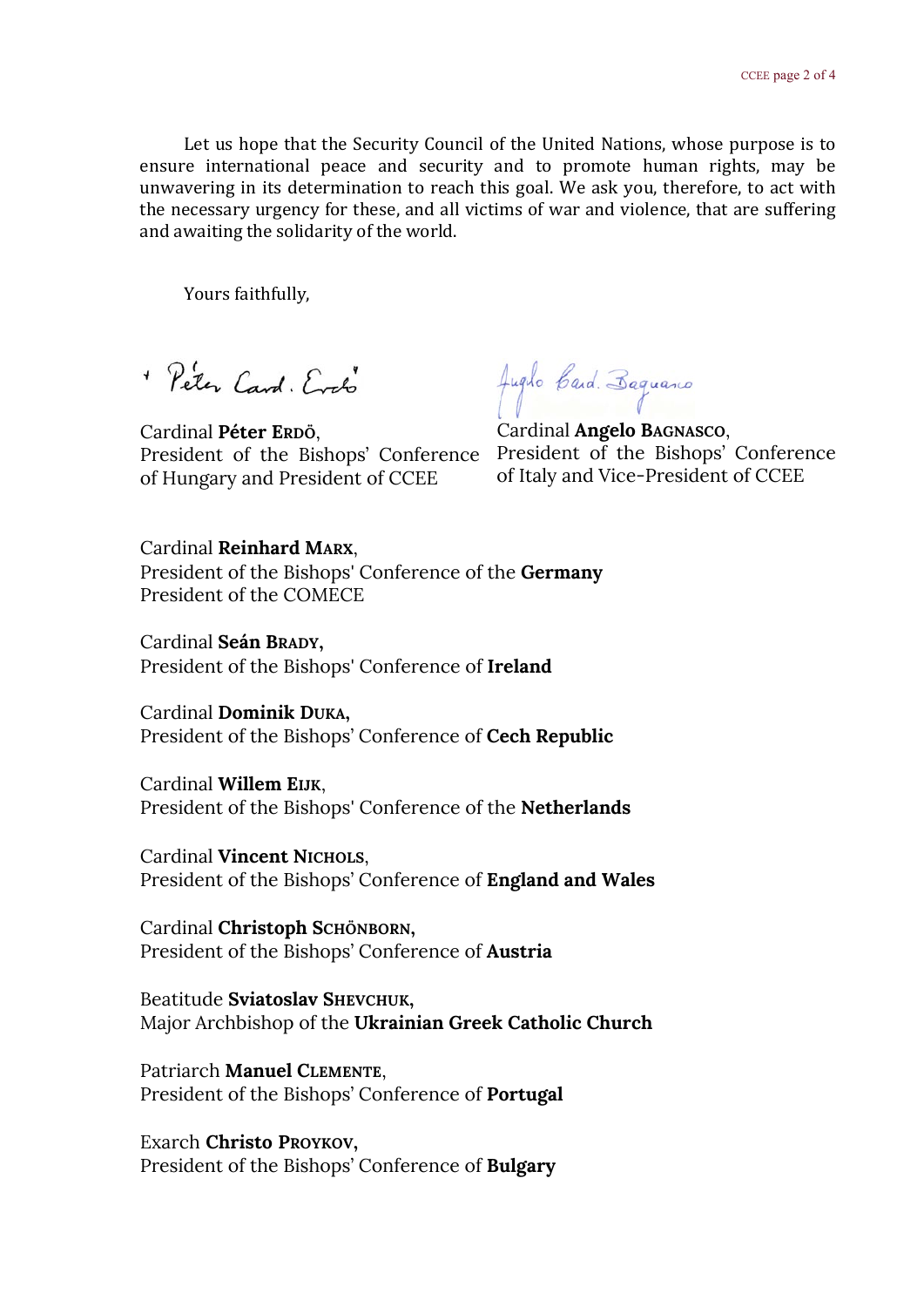Archbishop **Ricardo BLÁZQUEZ PÉREZ,** President of the Bishops' Conference of **Spain**

Archbishop **Ruggero FRANCESCHINI,** President of the Bishops' Conference of **Turkey**

Archbishop **Zef GASHI,** President of the Bishops'Conference of SS. Cyril and Methodius **(Serbia, Kosovo, Montenegro, Macedonia)**

Archbishop **Stanisław GADECKI**, President of the Bishops' Conference of **Poland**

Archbishop **Jean-Claude HOLLERICH**, Archbishop of **Luxembourg**

Archbishop **André-Joseph LÉONARD,** President of the Bishops' Conference of **Belgium**

Archbishop **Angelo MASSAFRA**, President Bishops' Conference of **Albania**

Archbishop **Mieczyslaw MOKRZYCKI**, President of the Roman Catholic Bishops' Conference of **Ukraina**

Archbishop **Fragkiskos PAPAMANÓLIS**, President of the Greek Bishops' Conference of **Greece**

Archbishop **Paolo PEZZI**, President of the Bishops' Conference of **Russia**

Archbishop **Georges PONTIER**, President of the Bishops' Conference of **France**

Archbishop **Ioan ROBU**, President of Bishops' Conference of **Romania**

Archbishop **Youssef SOUEIF,** Archbishop of Maronites in **Cyprus**

Archbishop **Sigitas TAMKEVICIUS**, President of Bishops' Conference of **Lithuania**